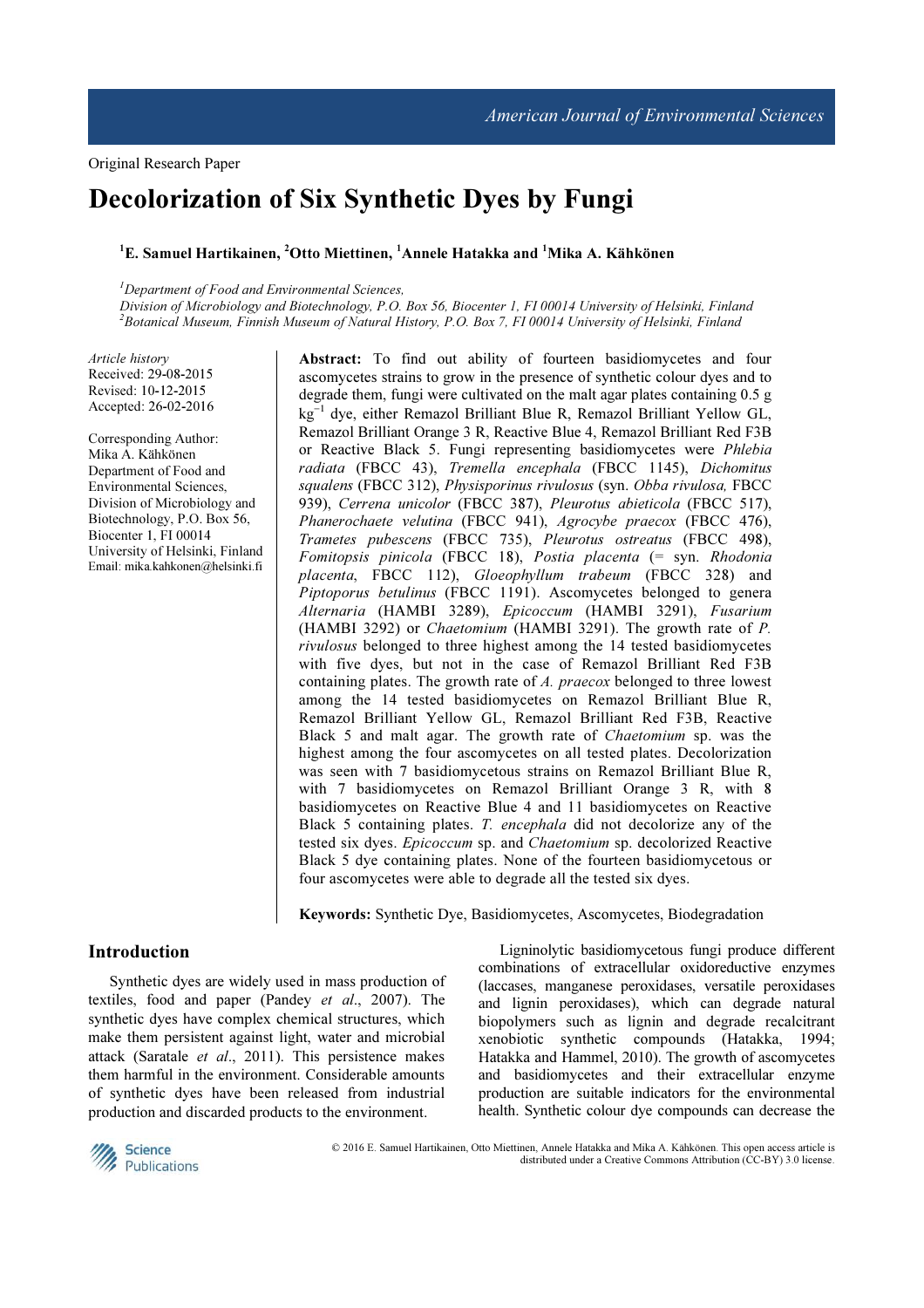growth of fungi and production of extra- and intracellular enzymes, which are needed in biodegradation of xenobiotic synthetic dyes. Some ascomycetes are able to produce extracellular oxidative enzymes (Palonen et al., 2003; Sánchez, 2009). Ascomycetes produce mainly hydrolytic enzymes, which degrade carbohydrates (Hatakka and Hammel, 2010; Rodriguez et al., 1996; Kluczek-Turpeinen et al., 2003). Because the variety of different dyes is enormous, only little is known about capabilities of lignocellulose degrading ascomycetes (molds) while the capabilities of lignin degrading wood and litter decomposing basidiomycetes to degrade synthetic dyes have gained interest during last decades (Wesenberg et al., 2003, Rodriguez Couto, 2009). Especially fungal laccases have been studied in larger screenings for bleaching of synthetic dyes.

The aim of the study was to assess the ability of taxonomically and functionally different fungi to grow in the presence of synthetic dyes and to degrade them as indicated by decolorization. We selected fourteen basidiomycetes and four ascomycetes. The selected six synthetic dyes were Remazol Brilliant Blue R, Remazol Brilliant Yellow GL, Remazol Brilliant Orange 3 R, Reactive Blue 4, Remazol Brilliant Red F3B and Reactive Black 5.

## Materials and Methods

The four litter-decomposing saprotrophic ascomycetes from different genera were an Alternaria sp. (HAMBI 3289), an Epicoccum sp. (HAMBI 3291), a Fusarium sp. (HAMBI 3292) and a Chaetomium sp. (HAMBI 3291) deposited to the microbial culture collection HAMBI of the Department of Food and Environmental Sciences, Microbiology and Biotechnology Division, University of Helsinki, Finland. These fungi were isolated from straw, which was buried during winter time in arable soil in Southern Finland. The buried straw was surface-sterilized using 70% ethanol and 2% hypochlorite. The surfacesterilized straw was placed on agar plates, which contained 2% (w/v) Malt Extract (MEA). Isolated fungi were maintained as pure culture on 2% MEA. Pure cultures were identified morphologically under an optical microscope. Pure cultures selected for this study were stored on 2% MEA in glass tubes at 4°C.

Fourteen wood-rotting or litter-decomposing basidiomycetes were selected for this study from the Fungal Biotechnology Culture Collection (FBCC) at the Department of Food and Environmental Sciences, Microbiology and Biotechnology Division, University of Helsinki, Finland. The strains were Phlebia radiata (FBCC 43), Tremella encephala (FBCC 1145), Dichomitus squalens (FBCC 312), Physisporinus rivulosus (= Obba rivulosa, FBCC 939), Cerrena unicolor (FBCC 387), Pleurotus abieticola (FBCC 517), Phanerochaete velutina (FBCC 941), Agrocybe

praecox (FBCC 476), Trametes pubescens (FBCC 735), Pleurotus ostreatus (FBCC 498), Fomitopsis pinicola (FBCC 18), Postia placenta (FBCC 112), Gloeophyllum trabeum (FBCC 328) and Piptoporus betulinus (FBCC 1191). These fungi were maintained on 2% (w/v) malt extract agar.

## Colour Dye Plate Tests

The ability of fungi to grow and biodegrade synthetic colour dyes were tested with six different dyes. These were Remazol Brilliant Blue R, Remazol Brilliant Yellow GL, Remazol Brilliant Orange 3 R, Reactive Blue 4, Remazol Brilliant Red F3B and Reactive Black 5. 0.5 g dm<sup>−</sup><sup>3</sup> of these colour dyes were added on malt agar plates. The control was malt agar plate without added colour dyes. ABTS (2,2'-azino-bis(3-ethylbenzthiazoline-6 sulfonic acid, Sigma-Aldrich, U.S.A.) was used as indicator dye in the malt agar plate to test ability of fungi to produce laccase and other oxidative enzymes. The formation of green colour in the ABTS plate indicates the production of oxidative enzyme(s). The decolorization of the other five dyes indicates degradation of the tested dye compound. A 4 mm diameter fully grown agar plug from each tested fungus was added to the center of the test plate. All was done as triplicate. Plates were incubated at 25°C. The diameter of the growth and colour change were measured on each sector of 90° and averaged over the four sectors of the plate.

## Results

The growth rates of 14 basidiomycetes were tested with Remazol Brilliant Blue R, Remazol Brilliant Yellow GL, Remazol Brilliant Orange 3 R, Reactive Blue 4, Remazol Brilliant Red F3B, Reactive Black 5 and ABTS and without added synthetic dyes on malt agar plates (Fig. 1). All these fourteen fungi, namely P. radiata, T. encephala, D. squalens, P. rivulosus, C. unicolor, P. abieticola, P. velutina, A. praecox, T. pubescens, P. ostreatus, F. pinicola, P. placenta, G. trabeum and P. betulinus grew in the presence of all the six selected synthetic dyes and ABTS in the plates. The growth rate of P. rivulosus was the highest among the 14 tested basidiomycetes on five different dyes, ABTS plates and malt agar plates, but it was not the case on Remazol Brilliant Red F3B containing plates. The growth rate of P. radiata belonged to three highest among 14 tested basidiomycetes on five different colour dye and malt agar plates, but this was not the case on ABTS or Remazol Brilliant Yellow GL containing plates. The growth rate of A. praecox belonged to three weakest among the 14 tested basidiomycetes on Remazol Brilliant Blue R, Remazol Brilliant Yellow GL, Remazol Brilliant Red F3B, Reactive Black 5 and on malt extract agar without added dye.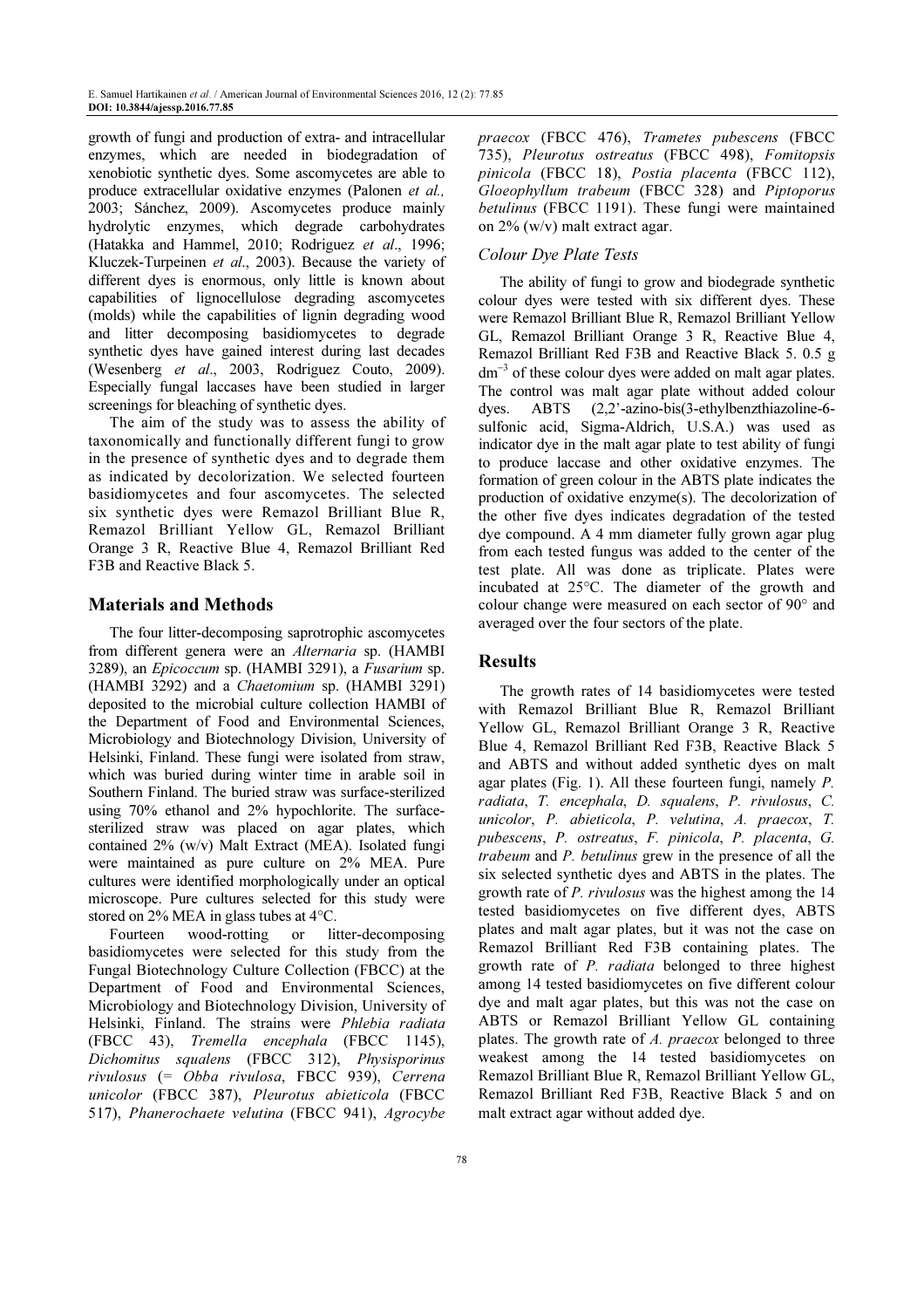

Fig. 1. The growth rate of 14 basidiomycetes on Remazol Brilliant Blue R, Remazol Brilliant Yellow GL, Remazol Brilliant Orange 3 R, Reactive Blue 4, Remazol Brilliant Red F3B, Reactive Black 5 or ABTS containing malt agar plates and the control without added dye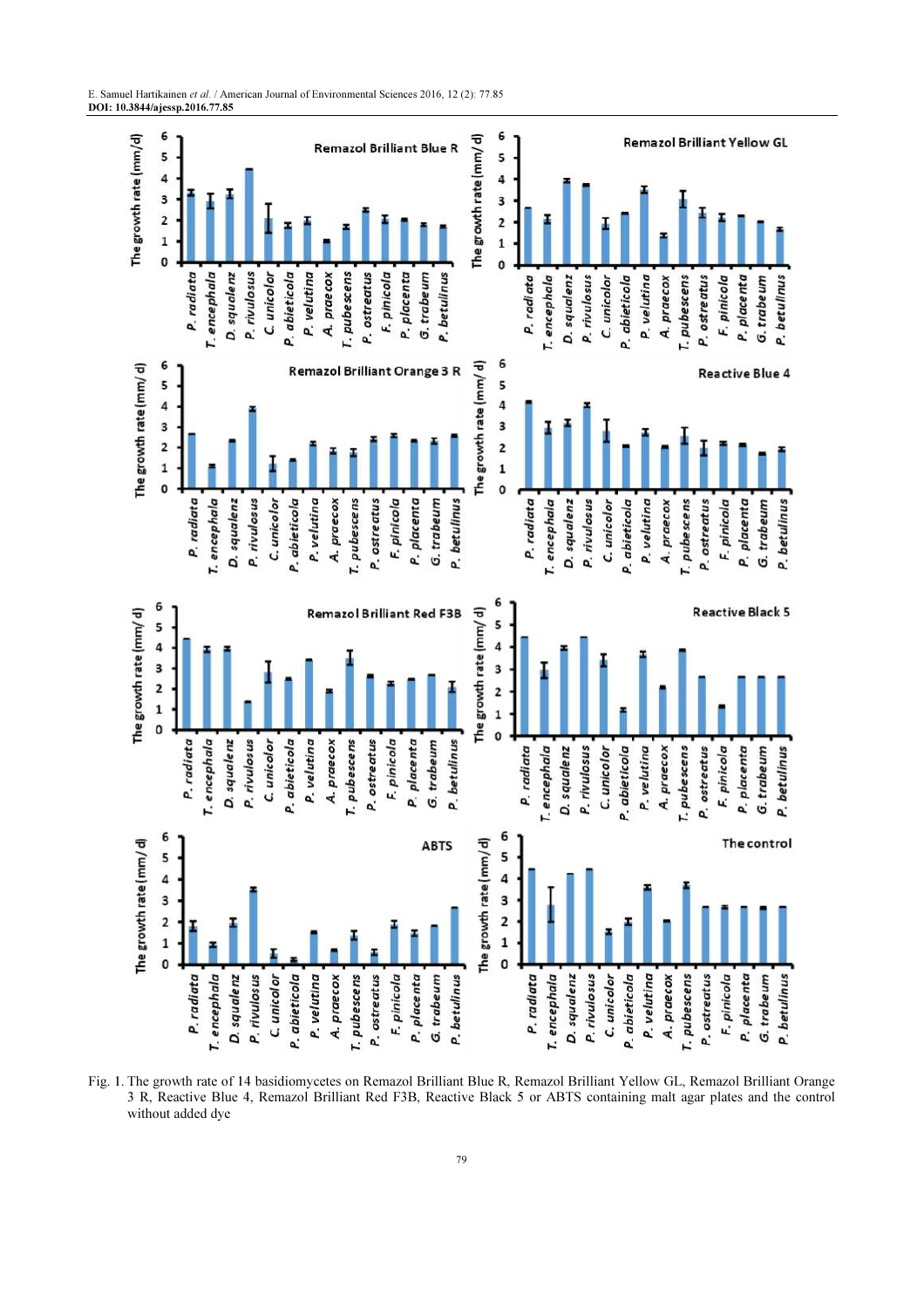

Fig. 2. The growth rate of four ascomycetes on Remazol Brilliant Blue R, Remazol Brilliant Yellow GL, Remazol Brilliant Orange 3 R, Reactive Blue 4, Remazol Brilliant Red F3B, Reactive Black 5 or ABTS containing malt agar plates and the control without added dye

The growth rates of four ascomycetes, namely Alternaria sp., Epicoccum sp., Fusarium sp. and Chaetomium sp., were tested with Remazol Brilliant Blue R, Remazol Brilliant Yellow GL, Remazol Brilliant Orange 3 R, Reactive Blue 4, Remazol Brilliant Red F3B, Reactive Black 5 and ABTS and without added synthetic dyes on malt agar plates (Fig. 2). The growth rate of Chaetomium sp. was the highest among the tested ascomycetes on all tested plates. The growth rate of Alternaria sp. was the lowest among the tested ascomyceteson Remazol Brilliant Blue R, Remazol Brilliant Yellow GL, Remazol Brilliant Red F3B, Reactive Black 5 and ABTS containing plates and malt extract agar plates without added dye.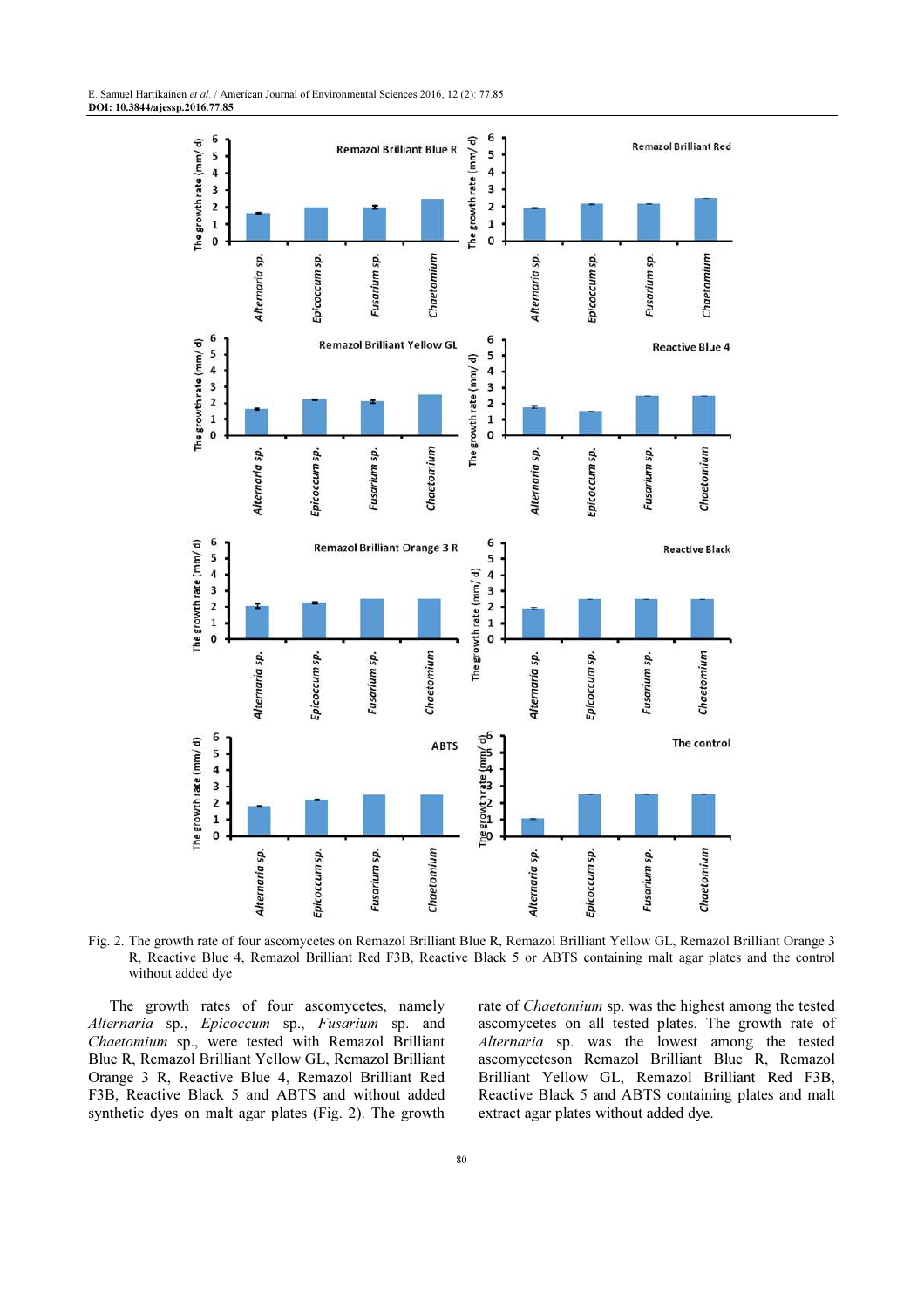

Fig. 3. The decolorization rate with 14 basidiomycetes on Remazol Brilliant Blue R, Remazol Brilliant Yellow GL, Remazol Brilliant Orange 3 R, Reactive Blue 4, Remazol Brilliant Red F3B, Reactive Black 5 and the formation of colour zone with ABTS containing malt agar plates and the control without added dye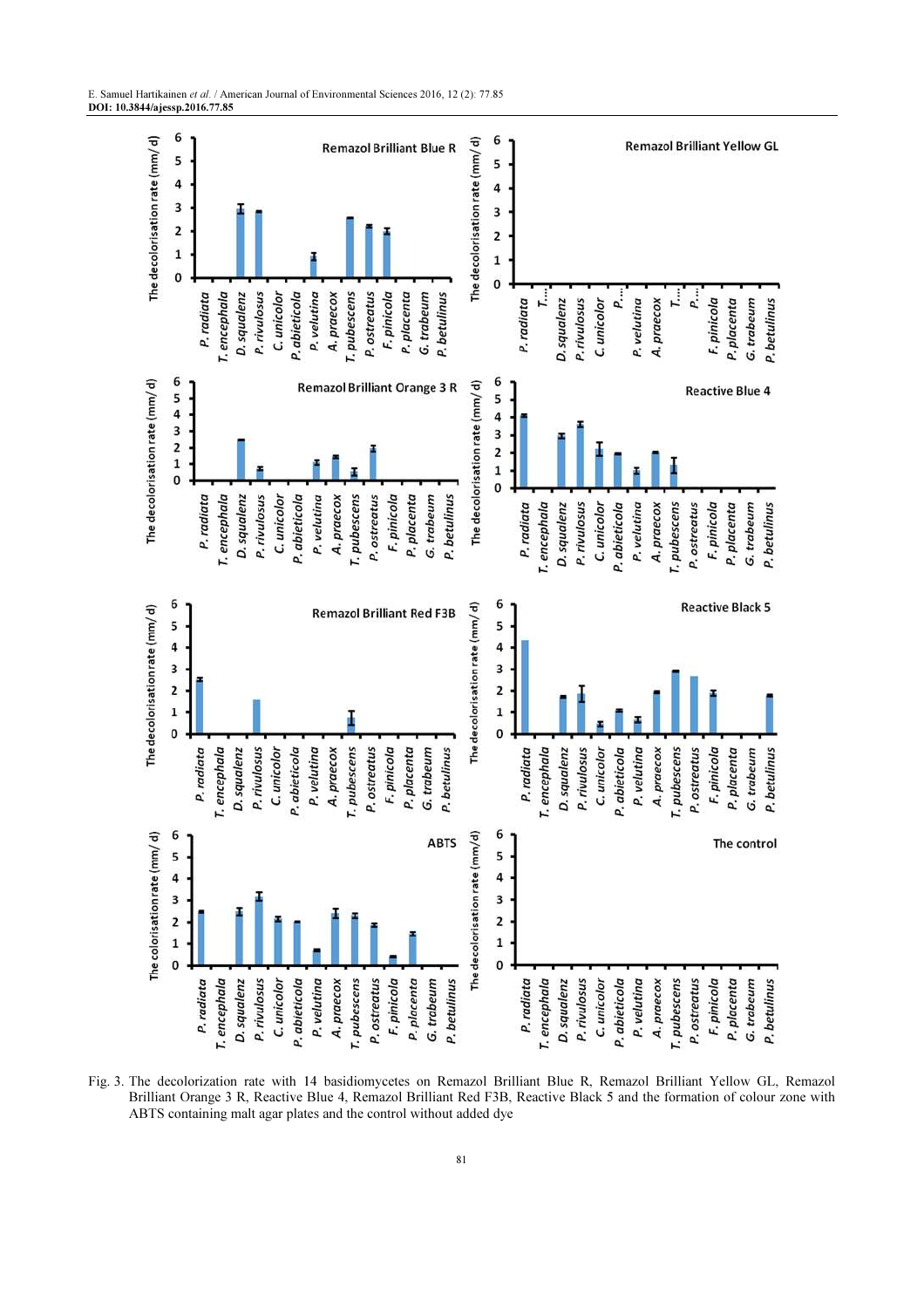Decolorization was seen with 7 basidiomycetes on Remazol Brilliant Blue R, with 7 basidiomycetes on Remazol Brilliant Orange 3 R, with 8 basidiomycetes on Reactive Blue 4 and 11 basidiomycetes Reactive Black 5 containing plates (Fig. 3). D. squalens, P. rivulosus, P. velutina and T. pubescens decolorized Remazol Brilliant Blue R, Remazol Brilliant Orange 3 R, Reactive Blue 4 and Reactive Black 5. Decolorization was seen with P. radiata, P. rivulosus and T. pubescens on Remazol Brilliant Red F3B containing plates. It is noteworthy that none of the tested fourteen basidiomycetes was able to decolorize Remazol Brilliant yellow GL and as to the other five dyes (Remazol Brilliant Blue R, Remazol Brilliant Orange 3 R, Reactive Blue 4, Remazol Brilliant RedF3B and Reactive Black 5), none of the basidiomycetes was able to decolorize them all. Tremella encephala did not decolorize any of the tested six colour dyes.

Eleven of the tested basidiomycetes, namely the white-rot fungi P. radiata, D. squalens, P. rivulosus, C. unicolor, P. abieticola, P. velutina, T. pubescens and P. ostreatus, the litter-decomposing fungus A. praecox and the brown-rot fungi F. pinicola and P. placenta formed colour zone in ABTS plates (Fig. 3) indicating production of extracellular oxidative enzymes, either peroxidases or laccases. The colour zone formation was not seen on ABTS containing plates with T. encephala, G. trabeum and P. betulinus indicating that these fungi did not produce extracellular oxidative enzymes. Tremella encephala is a fungal parasite and G. trabeum and P. betulinus are brown-rot fungi.

The ability of four ascomycetes, Alternaria sp., Chaetomium sp., Epicoccum sp. and Fusarium sp., was tested to decolorize Remazol Brilliant Blue R, Remazol Brilliant Yellow GL, Remazol Brilliant Orange 3 R, Reactive Blue 4, Remazol Brilliant Red F3B, Reactive Black 5 or the formation of colour zone with ABTS containing malt agar plates. The formation of colour zone was seen with Alternaria sp., Epicoccum sp. and Fusarium sp. on ABTS plates indicating production of extracellular oxidative enzyme(s). The formation of colour zone was not seen with Chaetomium sp. on ABTS plates. Decolorization was not seen with any of tested six colour dyes with Alternaria sp. Decolorization was seen with Epicoccum sp. and Chaetomium sp. on Reactive Black 5 dye plates. Decolorization was seen with Fusarium sp. on Reactive Black 5 dye plates.

#### Discussion

Our results show that anthraquinone dye Remazol Brilliant Blue R, azo dye Remazol Brilliant Orange 3 R, anthraquinone dye Reactive Blue 4, azo dye Remazol Brilliant Red F3B and azo dye Reactive Black 5 were decolorized by some of the 14 tested basidiomycetes. None of the tested fungi was able to decolorize all the synthetic dyes in our experiments. Azo dye Remazol Brilliant Yellow GL was not decolorized by any of the 14 tested basidiomycetes. P. ostreatus decolorized well Drimarene Orange K-GL, Procion BluePX-5R and Cibacron Blue P-3RGR in liquid culture during 10 days except Remazol Brilliant Yellow (Asgher et al., 2006). Our results and the results of Asgher et al. (2006) indicate that Remazol Brilliant Yellow GL is persistent in the environment.

Remazol Brilliant Orange 3 R, Reactive Blue 4 and Reactive Black 5 dye were decolorized by D. squalens, P. rivulosus, P. velutina, A. praecox and T. pubescens indicating that these fungi are potentially useful for biodegradation and bioremediation in multi contaminated soils. Our results showed that Remazol Brilliant Red F3B was decolorized by P. radiata, P. rivulosus and T. pubescens indicating that they could be useful in the treatment of soil or water contaminated by this dye. Earlier it was found that the white-rot fungi Bjerkandera sp., Phanerochaete chrysosporium, T. hirsuta and T. versicolor are able to decolorize Remazol Black B, Reactive Blue 15 and Remazol Brilliant Orange in solid plate during 10 days (Swamy and Ramzay, 1999).

Some of these dyes are commonly used as substrate in enzyme activity assays for different peroxidases. The azo dye Reactive Black 5 (RB5) is used to assay versatile peroxidase activity since this enzyme is able directly oxidize RB5 whereas lignin peroxidase requires the presence of redox mediator such as veratryl alcohol. Typical versatile peroxidases are produced by Pleurotus eryngii (Ruiz-Dueñas et al., 2009). Another strain of P. eryngii F032 decolorizes Reactive Black 5 in liquid medium, while producing lignin peroxidase (LiP), manganese peroxidase (MnP) and laccase (Hadibarata et al., 2013), but versatile peroxidase activity was not determined. D. squalens is able to decolorize Orange G, Amaranth, Orange I, Remazol Brilliant Blue R (RBBR), Cu-phthalocyanin, Poly R-478, Malachite Green and Crystal Violet on agar plates (Eichlerova et al., 2006). It was reported by Máximo et al. (2003) that Geotrichum sp. is able to decolorize Reactive Black 5, Reactive Red 158 and Reactive Yellow 27. However, the previously isolated Geotrichum sp. Dec-1, which was found to be an efficient dye decolorizing fungus, has been after several re-identifications confirmed to be a strain of the white-rot fungus Bjerkandera adusta (Gomi et al., 2011). B. adusta, Ganoderma sp., Irpex lacteus, Phanerochaete magnoliae, Rigidoporus sp. and Trametes versicolor do not decolorize Reactive Red 158 and Reactive Yellow 27, but these fungi decolorize Remazol Brilliant Blue R (Máximo et al., 2003), which in our experiments was decolorized by P. pulmonarius, P. rivulosus, P. velutina and P. ostreatus. Pleurotus ostreatus (Palmieri et al.,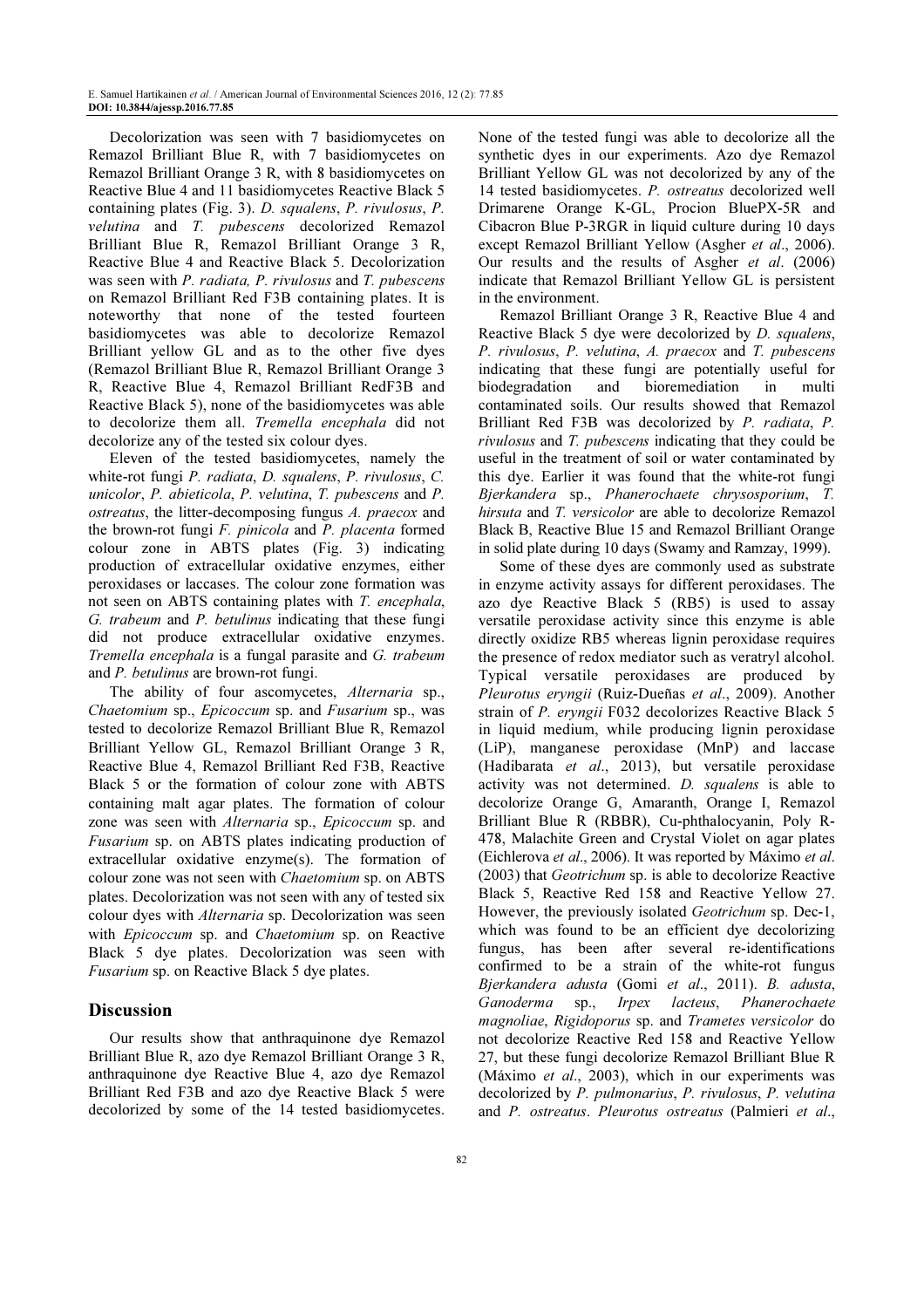2005) and Trametes trogii (Mechichi et al., 2006) decolorize Remazol Brilliant Blue R with their laccases. Trametes pubescens decolorizes Reactive Red 243 (azo dye) and Remazol Brilliat Blue R (anthraquinone dye) (Casieri et al., 2008). Our results and the results in literature (Swamy and Ramzay, 1999; Hadibarata et al., 2013; Eichlerova et al., 2006; Máximo et al., 2003; Palmieri et al., 2005; Mechichi et al., 2006; Casieri et al., 2008) show that Remazol Brilliant Blue R, Remazol Brilliant Orange 3 R, Reactive Blue 4, Remazol Brilliant Red F3B and Reactive Black 5 are all decolorized by at least some lignin degrading whiterot basidiomycetes. We conclude that Remazol Brilliant Yellow GL is persistent and can therefore cause harmful impacts in the environment.

Our results from ABTS plate tests indicate that the white-rot fungi P. pulmonarius, P. radiata, D. squalens, P. rivulosus, C. unicolor, P. abieticola, P. velutina, T. pubescens, P. ostreatus, the litter-decomposing fungus A. praecox and the brown-rot fungi F. pinicola and P. placenta produced laccase or other oxidative enzymes. T. encephala, G. trabeum and P. betulinus did not produce any extracellular oxidative enzyme (laccase) under our conditions. Recent comparisons of basidiomycete genomes show that the borderline between white-rot and brown-rot fungi is not as strict as previously thought and many brown-rotters such as F. pinicola, P. placenta and G. trabeum do have laccase genes in their genomes (Riley *et al.*, 2014). Laccase is produced by  $D$ . *squalensis* (Susla et al., 2007), P. rivulosus (Hakala et al., 2005), T. pubescens (Palmieri et al., 2000), F. pinicola (Gramss et al., 1999), P. placenta (Wei et al., 2010), P. pulmonarius (De Souza et al., 2004), P. radiata (Arora and Gill, 2001), P. abieticola (Koutrotsios and Zervakis, 2014), P. velutina (Boddy, 2000), A. praecox and P. ostreatus (Homolka et al., 2006). Although the studied basidiomycetes P. pulmonarius, P. radiata, D. squalens, P. rivulosus, C. unicolor, P. abieticola, P. velutina, A. praecox, T. pubescens, P. ostreatus, F. pinicola and P. placenta produced laccase, they did not decolorize all studied dyes indicating that other enzymes than laccases were involved in decolorization of the tested dyes. Lignin degrading peroxidases (PODs, Class II peroxidases) produced the white-rot fungi have certainly an important role in the degradation of dyes, but it does not explain the decolorization caused by brown-rot fungi because the most common brown-rot fungi do not produce Class II peroxidases, since there are no POD encoding genes in their genomes (Riley *et al.*, 2014).

All fourteen tested basidiomycetes were able to grow in the presence of all tested six dyes and the redox indicator ABTS. The growth rate of P. rivulosus and P. radiata belonged to three highest and the growth rate of A. praecox to three lowest among the 14 tested basidiomycetes on Remazol Brilliant Blue R, Remazol Brilliant Yellow GL, Remazol Brilliant Orange 3 R, Remazol Brilliant Red F3B, Reactive Black 5 and on the control malt extract plates without any added dyes. We have previously studied the effect of different metals on the growth of many fungi studied also in the present work. The growth of A. praecox was tolerant to Mn, Cr and Li (Hartikainen et al., 2013). The growth of P. radiata was almost completely inhibited with 2 mg Co/kg  $(63\%)$  and with 100 mg Li/kg  $(88\%)$ (Hartikainen et al., 2013). The growth of P. rivulosus was sensitive to Mn (50-400 mg  $kg^{-1}$ ), Cr (20-100 mg  $\text{kg}^{-1}$ ), Cd (5-10 mg kg<sup>-1</sup>), Li (20-100 mg kg<sup>-1</sup>) and Co  $(20 \text{ mg kg}^{-1})$  (Hartikainen et al., 2013). The growth of P. radiata and P. rivulosus was sensitive to Al, Mo and W and tolerant to Zr. The growth was sensitive to Ga in the case of  $P$ . *radiata* and sensitive to  $V$  in the case of P. rivulosus (Kluczek-Turpeinen et al., 2014). The growth of the tested ascomycete Chaetomium sp. was sensitive to Cr, Co and Li and Alternaria sp. to Cd (Hartikainen et al., 2013). The growth of the ascomycetes Alternaria sp. and Fusarium sp., was sensitive to six metals (Al, Mo, V, Zr, W, Ga) (Kluczek-Turpeinen et al., 2014). Our results showed that P. radiata and P. rivulosus were fast growing, but the growth of these two fungi is sensitive to several metals (Hartikainen et al., 2013; Kluczek-Turpeinen et al., 2014) indicating that their ability to grow is vulnerable in the metal contaminated waste or soil. Our results indicate that P. rivulosus and P. radiata are tolerant and suitable for the fast bioremediation of the dyes; namely Remazol Brilliant Blue R, Remazol Brilliant Yellow GL, Remazol Brilliant Orange 3 R, Remazol Brilliant Red F3B, Reactive Black 5 and malt agar plates. The slow growth rate of A. praecox was not useful for efficient decolorization of the dyes. The growth rate of Chaetomium sp. was the highest among tested ascomycetes on all tested plates indicating that it was tolerant to all tested dyes. Basidiomycetes were generally more efficient to decolorize dyes than ascomycetes.

## Conclusion

All fourteen selected basidiomycetous fungi P. radiata, T. encephala, D. squalens, P. rivulosus, C. unicolor, P. abieticola, P. velutina, A. praecox, T. pubescens, P. ostreatus, F. pinicola, P. placenta, G. trabeum and P. betulinus grew in the presence of all six selected synthetic dyes and ABTS in the plates. The growth rate of P. rivulosus belonged to three highest among the tested basidiomycetes with five dyes, Remazol Brilliant Blue R, Remazol Brilliant Orange 3 R, Reactive Blue 4, Remazol Brilliant Red F3B and Reactive Black 5. The growth rate of Chaetomium sp. was the highest among four ascomycetes on all tested plates. The fast growth rate is beneficial in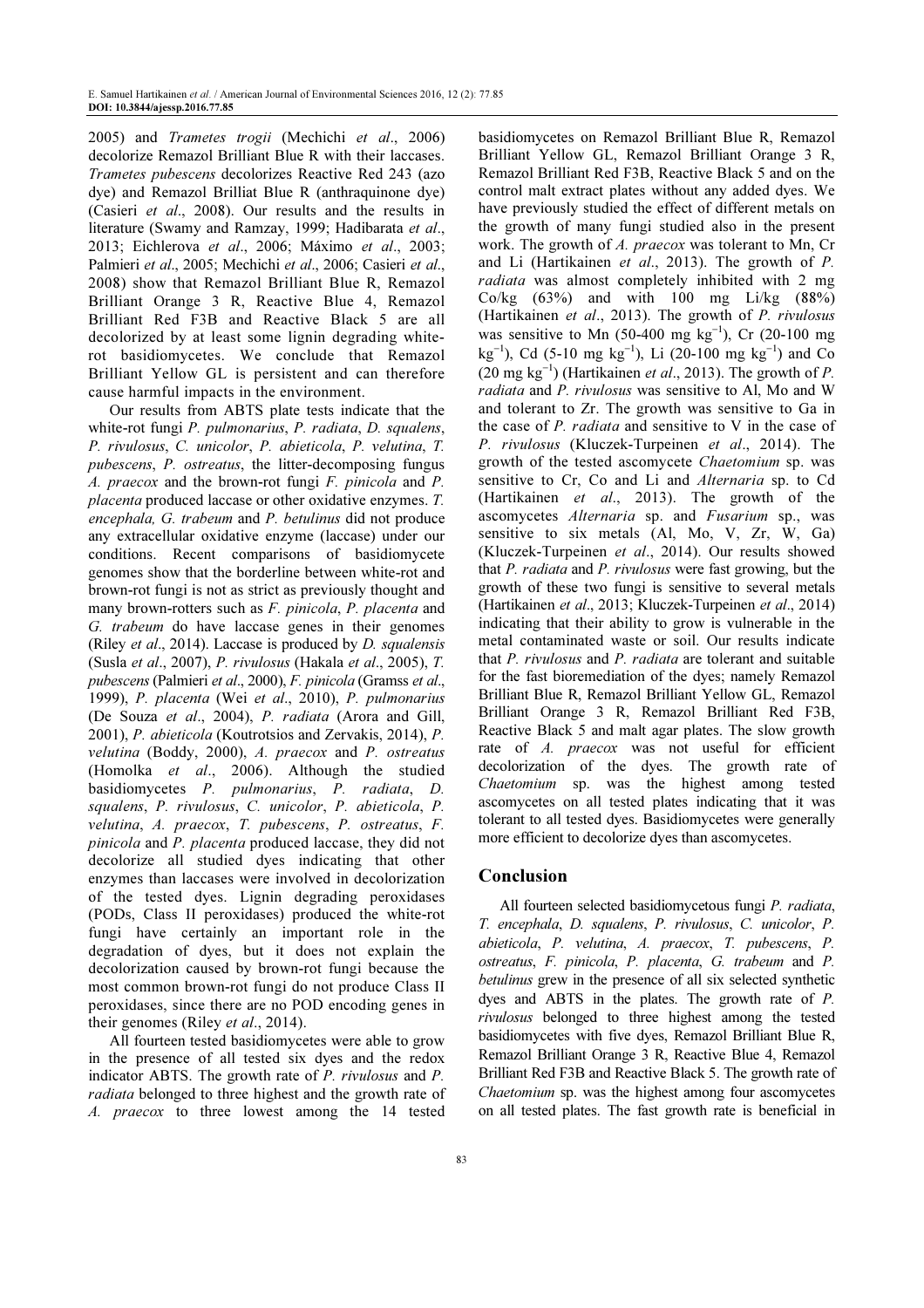bioremediation of synthetic dye contaminated environment. Remazol Brilliant Blue R, Remazol Brilliant Orange 3 R, Reactive Blue 4, Remazol Brilliant Red F3B and Reactive Black 5 were decolorized with 14 tested basidiomycetes. None of tested fungi was able to decolorize all tested synthetic dyes indicating that abilities of several fungi are needed in the bioremediation of multi contaminated sites. Remazol Brilliant Yellow GL was not decolorized by any of 14 tested basidiomycetes indicating that it is a very persistent dye in the environment.

## Acknowledgment

The study was financially supported by Maj and Tor Nessling Foundation.

#### Author's Contributions

E. Samuel Hartikainen: Designed and organized the study, collected the data, performed analysis of the data and wrote the manuscript.

Otto Miettinen: Gave expert opinions concerning fungi.

Annele Hatakka: Gave expert opinions and provided facilities to perform this study.

Mika A. Kähkönen: Designed and organized the study, performed analysis of the data and wrote the manuscript and supervisor in the study.

#### Ethics

This article is original and contains unpublished material. The corresponding author confirms that all of the other authors have read and approved the manuscript and no ethical issues involved.

## References

- Arora, D.S. and P.K. Gill, 2001. Effects of various media and supplements on laccase production by some white rot fungi. Bioresour. Technol., 77: 89-91. DOI: 10.1016/S0960-8524(00)00114-0
- Asgher, M., S.A.H. Shah, M. Ali and R.L. Legge, 2006. Decolorization of some reactive textile dyes by white rot fungi isolated in Pakistan. World J. Microbiol. Biotechnol., 22: 89-93. DOI: 10.1007/s11274-005-5743-6
- Boddy, L., 2000. Interspecific combative interactions between wood-decaying basidiomycetes. FEMS Microbiol. Ecol., 31: 185-194.

DOI: 10.1111/j.1574-6941.2000.tb00683.x

Casieri, L., G.C. Varesea, A. Anastasi, V. Prigione and K. Svobodova et al., 2008. Decolorization and detoxication of reactive industrial dyes by immobilized fungi Trametes pubescens and Pleurotus ostreatus. Folia Microbiol., 53: 44-52. DOI: 10.1007/s12223-008-0006-1

- De Souza, C.G.M., K.G. Tychanowicz, D.F. De Souza and R.M. Peralta, 2004. Production of laccase isoforms by Pleurotus pulmonarius in response to presence of phenolic and aromatic compounds. J. Basic Microbiol., 44: 129-136. DOI: 10.1002/jobm.200310365
- Eichlerova, I., L. Homolka and F. Nerud, 2006. Synthetic dye decolorization capacity of white rot fungus Dichomitus squalens. Bioresour. Technol., 97: 2153-2159.

DOI: 10.1016/j.biortech.2005.09.014

- Gomi, N., S. Yoshida, K. Matsumoto, M. Okudomi and H. Konno et al., 2011. Degradation of the synthetic dye amaranth by the fungus Bjerkandera adusta Dec 1: Inference of the degradation pathway from an analysis of decolorized products. Biodegradation, 22: 1239-1245. DOI: 10.1007/s10532-011-9478-9
- Gramss, G., D. Ziegenhagen and S. Sorge, 1999. Degradation of soil humic extract by wood- and soil-associated fungi, bacteria and commercial enzymes. Microbial. Ecol., 37: 140-151. DOI: 10.1007/s002489900138
- Hadibarata, T., L.A. Adnan, A.R.M. Yusoff, A.R. Yuniarto and M.M.F.A. Zubir et al., 2013. Microbial decolorization of an azo dye reactive black 5 using white-rot fungus Pleurotus eryngii F032. Water Air Soil Poll., 224: 1595-1593. DOI: 10.1007/s11270-013-1595-0
- Hakala, T.K., T. Lundell, S. Galkin, P. Maijala and N. Kalkkinen et al., 2005. Manganese peroxidases, laccases and oxalic acid from the selective white-rot fungus Physisporinus rivulosus grown on spruce wood chips. Enzyme Microb. Tech., 36: 461-468. DOI: 10.1016/j.enzmictec.2004.10.004
- Hartikainen, E.S., A. Hatakka and M.A. Kähkönen, 2013. Impact of cadmium, chromium, cobalt, lithium and manganese to the growth of fungi and production of enzymes. Expert Opin. Environ. Biol., 2: 1-7. DOI: 10.4172/2325-9655.1000109
- Hatakka, A. and K.E. Hammel, 2010. Fungal Biodegradation of Lignocelluloses. In: Mycota X Industrial Applications, Hofrichter, M. (Ed.), Springer-Verlag, Berlin, pp: 319-340.
- Hatakka, A., 1994. Lignin-modifying enzymes from selected white-rot fungi: Production and role in lignin degradation. FEMS Microbiol. Rev., 13: 125-135. DOI: 10.1111/j.1574-6976.1994.tb00039.x
- Homolka, L., L. Lisá and F. Nerud, 2006. Basidiomycete cryopreservation on perlite: Evaluation of a new method. Cryobiology, 52: 446-453. DOI: 10.1016/j.cryobiol.2006.02.003
- Koutrotsios, G. and I. Zervakis, 2014. Comparative examination of the olive mill wastewater biodegradation process by various wood-rot macrofungi. Biomed. Res. Int., 2014 : 482937-482950. DOI: 10.1155/2014/482937